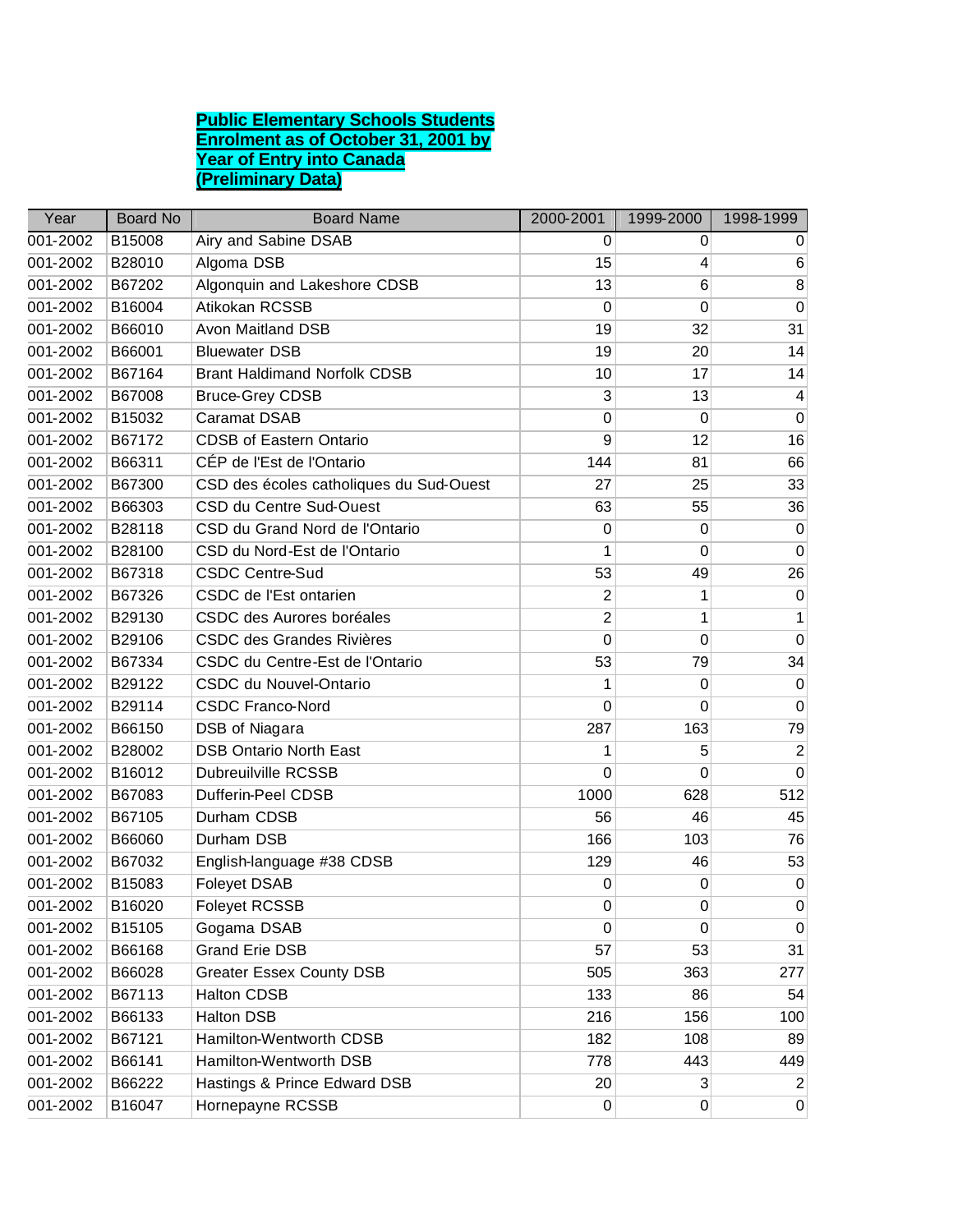| 001-2002 | B67016 | Huron Perth CDSB                          | 18                      | 7                | 16             |
|----------|--------|-------------------------------------------|-------------------------|------------------|----------------|
| 001-2002 | B29025 | Huron-Superior CDSB                       | 2                       | 2                | $\overline{2}$ |
| 001-2002 | B16055 | Ignace RCSSB                              | 0                       | $\mathbf 0$      | $\mathbf 0$    |
| 001-2002 | B66079 | Kawartha Pine Ridge DSB                   | 29                      | 22               | 36             |
| 001-2002 | B28045 | Keewatin-Patricia DSB                     | 4                       | 6                | 7              |
| 001-2002 | B29050 | Kenora CDSB                               | $\mathbf 0$             | 5                | 0              |
| 001-2002 | B28061 | Lakehead DSB                              | 16                      | 13               | 5              |
| 001-2002 | B66036 | Lambton Kent DSB                          | 24                      | 24               | 19             |
| 001-2002 | B66206 | Limestone DSB                             | 63                      | 32               | 26             |
| 001-2002 | B15172 | Mine Centre DSAB                          | 0                       | 0                | $\mathbf 0$    |
| 001-2002 | B15180 | Missarenda DSAB                           | 0                       | $\mathbf 0$      | 0              |
| 001-2002 | B15202 | Moosonee DSAB                             | 0                       | 0                | $\mathbf 0$    |
| 001-2002 | B28037 | Near North DSB                            | 7                       | 2                | $\mathbf 0$    |
| 001-2002 | B67156 | Niagara CDSB                              | 70                      | 44               | 34             |
| 001-2002 | B29009 | Northeastern CDSB                         | 5                       | 2                | 3              |
| 001-2002 | B29041 | Northwest CDSB                            | 0                       | 0                | $\Omega$       |
| 001-2002 | B67180 | <b>Ottawa-Carleton CDSB</b>               | 172                     | 126              | 126            |
| 001-2002 | B66184 | Ottawa-Carleton DSB                       | 1149                    | 916              | 795            |
| 001-2002 | B66125 | Peel DSB                                  | 3337                    | 2069             | 1399           |
| 001-2002 | B79910 | Penetanguishene PSSB                      | 3                       | 0                | 0              |
| 001-2002 | B67067 | Peterborough Victoria Northumberland CDSB | 20                      | 14               | 9              |
| 001-2002 | B28029 | Rainbow DSB                               | 20                      | 13               | 11             |
| 001-2002 | B28053 | Rainy River DSB                           | 5                       | 0                | $\Omega$       |
| 001-2002 | B16080 | Red Lake Area Combined RCSSB              | 34                      | 26               | 23             |
| 001-2002 | B67199 | <b>Renfrew County CDSB</b>                | 4                       | 0                | $\mathbf 0$    |
| 001-2002 | B66214 | <b>Renfrew County DSB</b>                 | 4                       | 8                | 6              |
| 001-2002 | B66109 | <b>Simcoe County DSB</b>                  | 79                      | 64               | 53             |
| 001-2002 | B67091 | Simcoe Muskoka CDSB                       | 22                      | 26               | 20             |
| 001-2002 | B67040 | St Clair CDSB                             | 9                       | 7                | 5              |
| 001-2002 | B29033 | Sudbury CDSB                              | 5                       | $\overline{2}$   | 1              |
| 001-2002 | B29076 | Superior North CDSB                       | 3                       | $\boldsymbol{0}$ | $\mathbf 0$    |
| 001-2002 | B28070 | Superior-Greenstone DSB                   | $\overline{\mathbf{c}}$ | $\mathbf 0$      | 1              |
| 001-2002 | B66044 | Thames Valley DSB                         | 450                     | 353              | 281            |
| 001-2002 | B29068 | Thunder Bay CDSB                          | 11                      | 12               | 2              |
| 001-2002 | B67059 | <b>Toronto CDSB</b>                       | 2067                    | 1308             | 1006           |
| 001-2002 | B66052 | <b>Toronto DSB</b>                        | 11231                   | 7676             | 5566           |
| 001-2002 | B66087 | <b>Trillium Lakelands DSB</b>             | 7                       | 10               | 5              |
| 001-2002 | B66192 | Upper Canada DSB                          | 56                      | 40               | 37             |
| 001-2002 | B66117 | <b>Upper Grand DSB</b>                    | 134                     | 115              | 121            |
| 001-2002 | B15300 | Upsala DSAB                               | $\mathbf 0$             | $\Omega$         | $\mathbf 0$    |
| 001-2002 | B67148 | Waterloo CDSB                             | 88                      | 60               | 71             |
| 001-2002 | B66176 | Waterloo Region DSB                       | 501                     | 379              | 388            |
| 001-2002 | B67130 | <b>Wellington CDSB</b>                    | 29                      | 18               | 22             |
| 001-2002 | B67024 | Windsor-Essex CDSB                        | 141                     | 118              | 110            |
| 001-2002 | B67075 | York CDSB                                 | 306                     | 212              | 193            |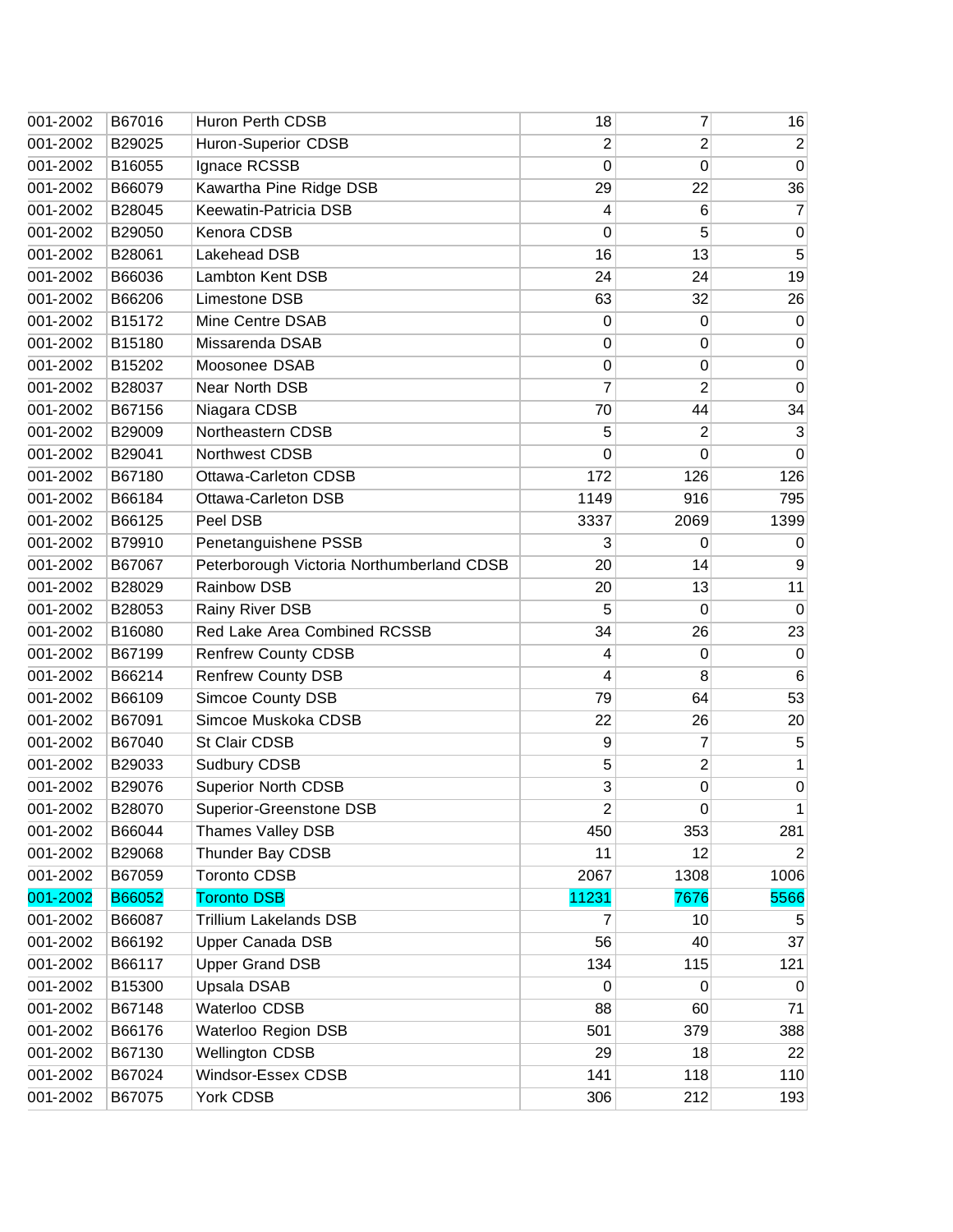| B66095<br><b>DSB</b><br>2002<br>793 <sub>1</sub><br>1065<br>York<br>001<br>792.<br>Region<br>____<br>$\sim$ $\sim$ $\sim$ $\sim$ $\sim$ $\sim$<br>.<br>.<br>____ |
|------------------------------------------------------------------------------------------------------------------------------------------------------------------|
|------------------------------------------------------------------------------------------------------------------------------------------------------------------|

*Preliminary Data Reported by School Boards in the 2001 School September Reports*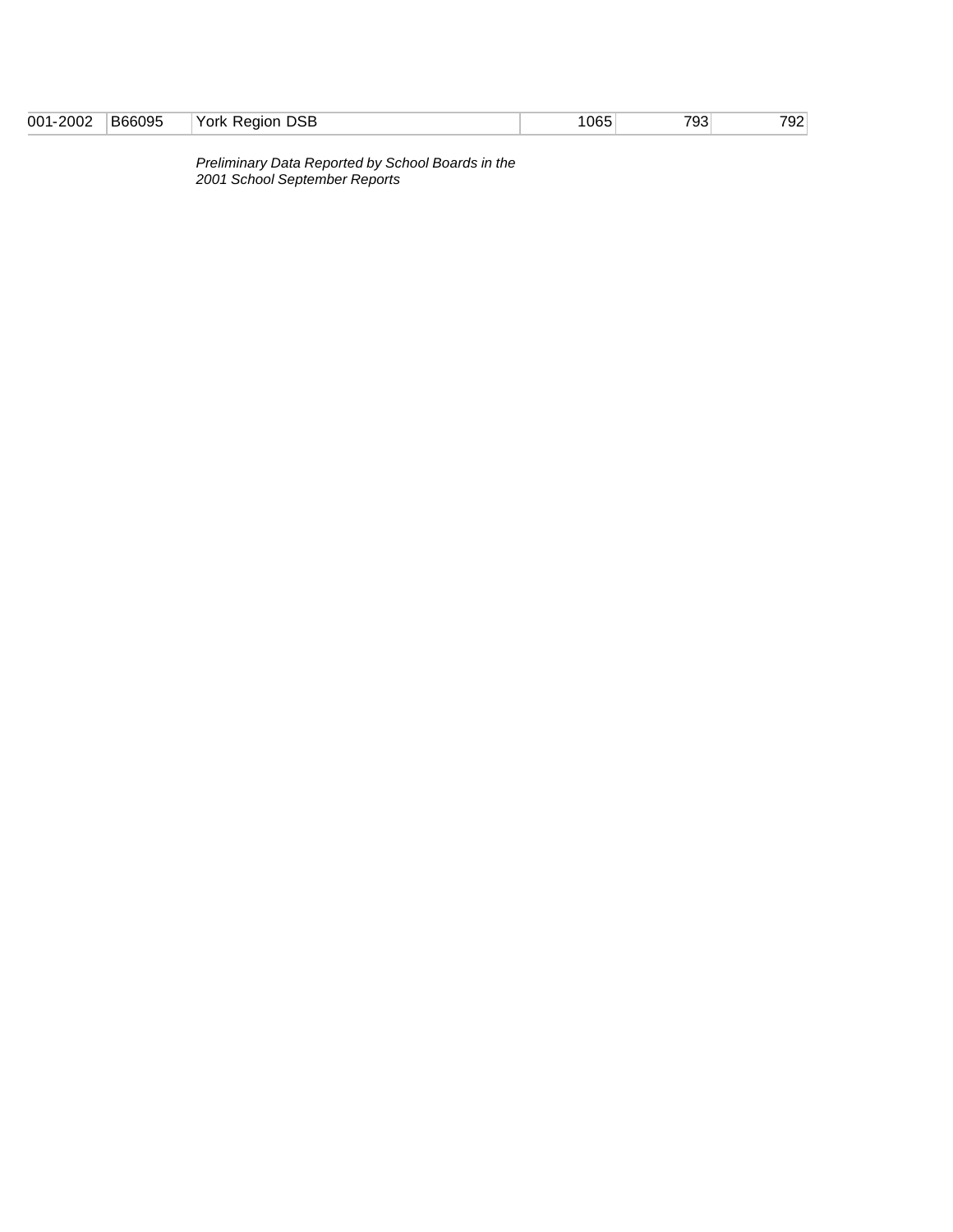## **Public Secondary Schools Students Enrolment as of October 31, 2001 by Year of Entry into Canada (Preliminary Data)**

| Year     | <b>Board No</b> | <b>Board Name</b>                       | 2000-2001   | 1999-2000      | 1998-1999        |
|----------|-----------------|-----------------------------------------|-------------|----------------|------------------|
| 001-2002 | B28010          | Algoma DSB                              | 14          | 0              | 0                |
| 001-2002 | B67202          | Algonquin and Lakeshore CDSB            | 3           | 7              | 1                |
| 001-2002 | B66010          | <b>Avon Maitland DSB</b>                | 11          | 9              | 15               |
| 001-2002 | B66001          | <b>Bluewater DSB</b>                    | 25          | 16             | 19               |
| 001-2002 | B67164          | <b>Brant Haldimand Norfolk CDSB</b>     | 4           | 1              | 5                |
| 001-2002 | B67008          | <b>Bruce-Grey CDSB</b>                  | 7           | 6              | $\overline{2}$   |
| 001-2002 | B67172          | <b>CDSB of Eastern Ontario</b>          | 30          | 4              | 1                |
| 001-2002 | B66311          | CÉP de l'Est de l'Ontario               | 42          | 36             | 24               |
| 001-2002 | B67300          | CSD des écoles catholiques du Sud-Ouest | 7           | 8              | 5                |
| 001-2002 | B66303          | CSD du Centre Sud-Ouest                 | 36          | 24             | 17               |
| 001-2002 | B28118          | CSD du Grand Nord de l'Ontario          | 0           | 0              | $\mathbf 0$      |
| 001-2002 | B28100          | CSD du Nord-Est de l'Ontario            | 1           | 0              | 0                |
| 001-2002 | B67318          | <b>CSDC Centre-Sud</b>                  | 21          | 9              | 9                |
| 001-2002 | B67326          | CSDC de l'Est ontarien                  | 0           | $\overline{c}$ | $\mathbf 0$      |
| 001-2002 | B29130          | CSDC des Aurores boréales               | 0           | $\mathbf 0$    | $\boldsymbol{0}$ |
| 001-2002 | B29106          | <b>CSDC des Grandes Rivières</b>        | 1           | 1              | 0                |
| 001-2002 | B67334          | CSDC du Centre-Est de l'Ontario         | 14          | 22             | 5                |
| 001-2002 | B29122          | CSDC du Nouvel-Ontario                  | $\mathbf 0$ | $\mathbf 0$    | $\mathbf 0$      |
| 001-2002 | B29114          | <b>CSDC Franco-Nord</b>                 | 0           | 0              | $\mathbf 0$      |
| 001-2002 | B66150          | DSB of Niagara                          | 148         | 88             | 42               |
| 001-2002 | B28002          | <b>DSB Ontario North East</b>           | 3           | 0              | 0                |
| 001-2002 | B67083          | Dufferin-Peel CDSB                      | 532         | 380            | 287              |
| 001-2002 | B67105          | Durham CDSB                             | 33          | 25             | 22               |
| 001-2002 | B66060          | Durham DSB                              | 74          | 38             | 23               |
| 001-2002 | B67032          | English-language #38 CDSB               | 80          | 39             | 32               |
| 001-2002 | B66168          | <b>Grand Erie DSB</b>                   | 18          | 6              | 4                |
| 001-2002 | B66028          | <b>Greater Essex County DSB</b>         | 146         | 145            | 115              |
| 001-2002 | B67113          | <b>Halton CDSB</b>                      | 68          | 14             | 3                |
| 001-2002 | B66133          | <b>Halton DSB</b>                       | 109         | 97             | 94               |
| 001-2002 | B67121          | Hamilton-Wentworth CDSB                 | 54          | 55             | 44               |
| 001-2002 | B66141          | Hamilton-Wentworth DSB                  | 245         | 164            | 168              |
| 001-2002 | B66222          | Hastings & Prince Edward DSB            | 17          | 5              | 3                |
| 001-2002 | B67016          | Huron Perth CDSB                        | 14          | 4              | $\overline{c}$   |
| 001-2002 | B29025          | Huron-Superior CDSB                     | 7           | $\mathbf 0$    | 1                |
| 001-2002 | B16055          | Ignace RCSSB                            | 0           | 0              | 0                |
| 001-2002 | B15148          | James Bay Lowlands SSB                  | 0           | $\mathbf 0$    | 0                |
| 001-2002 | B66079          | Kawartha Pine Ridge DSB                 | 33          | 6              | 13               |
| 001-2002 | B28045          | Keewatin-Patricia DSB                   | 3           | 7              | 0                |
| 001-2002 | B28061          | Lakehead DSB                            | 13          | 1              | $\mathbf{3}$     |